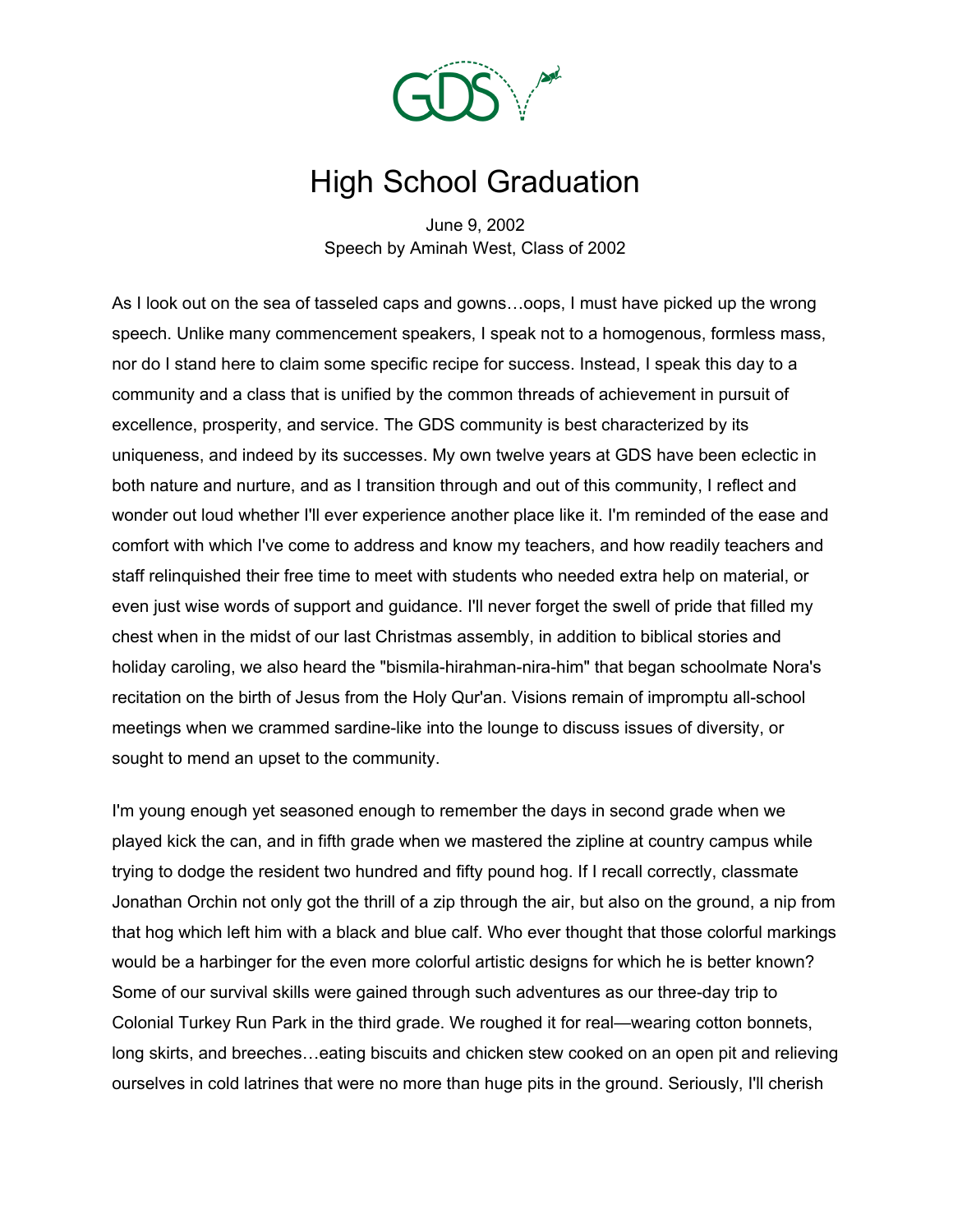the way Grant Braswell coached some of his more tentative classmates up trees and through elevated tires and wires as we forged bonds of friendship and trust at the Madeira ropes course in eighth grade. There have been a plethora of culinary delights at GDS, a sampling of ethnic diversity and world culture. Speaking further on seasoning, I'll remember the succulent Jamaican foods that Spanish teacher Michelle Lindgren whipped up to the body-rocking tunes of Bob Marley in her festive International Day workshops. These times were accented by the Bar-Mitzvahs and Bat-Mitzvahs of coming of age.

And so we finally arrived at out high school years. I'll be a long time forgetting the dirt we raked, the walls we painted, the tiles we scrubbed, and the valentines decorations we cut out during our various community service initiatives around the city. It might have been a freakish dream, but I believe I once came to school to find that a sea of marshmallows bathed the front patio in a sticky white snow-much to the amusement of the class of 1999 seniors, and to the dismay of Paul, our beloved principal. I'll have much company in my surreal memories of the somewhat unsettling sight of classmate Pierce McLain ripping the pulsing cherry Jell-O heart out of Cliff Kaplan during our last variety show this year. And then there are the truly surreal memories like; the refreshing afternoon swims in our roof top Olympic-size pool; like our first homecoming and its original "Under the Sea" theme to celebrate our football team's amazing victory over-wait did I say football? Oh well, surely you can savor the memory of the tantalizing food in our state-of-the-art cafeteria. Indeed, no one leaves GDS without some sense of imagination and humor as lenses through which to view life's various travails.

GDS's stated mission is to encourage students to wonder, to inquire, and to be self-reliant, laying the foundation for a lifelong love of learning. This day, molten achievement is poured carefully into a time-honored mold to form a key of the highest quality and distinction. We take this key, forged deeply in the GDS values of diligence, achievement, integrity, service, and compassion, and use this key to unlock the gates to our future education. So today, I ask each of my beloved classmates, has GDS fulfilled its mission through you? When we stumble upon unknowns within ourselves, and in life, do we pose questions and proactively seek solutions? We are solitary vessels with independent thoughts, needs, and will: do we rely on the energies of our spirit and intellect to guide us or are we easily seduced by the amoeboid-like movement of the group? We have been trained to write papers, to manipulate mathematical and chemical equations; to speak in foreign tongues; to follow paths that lead to "the grade", but are we truly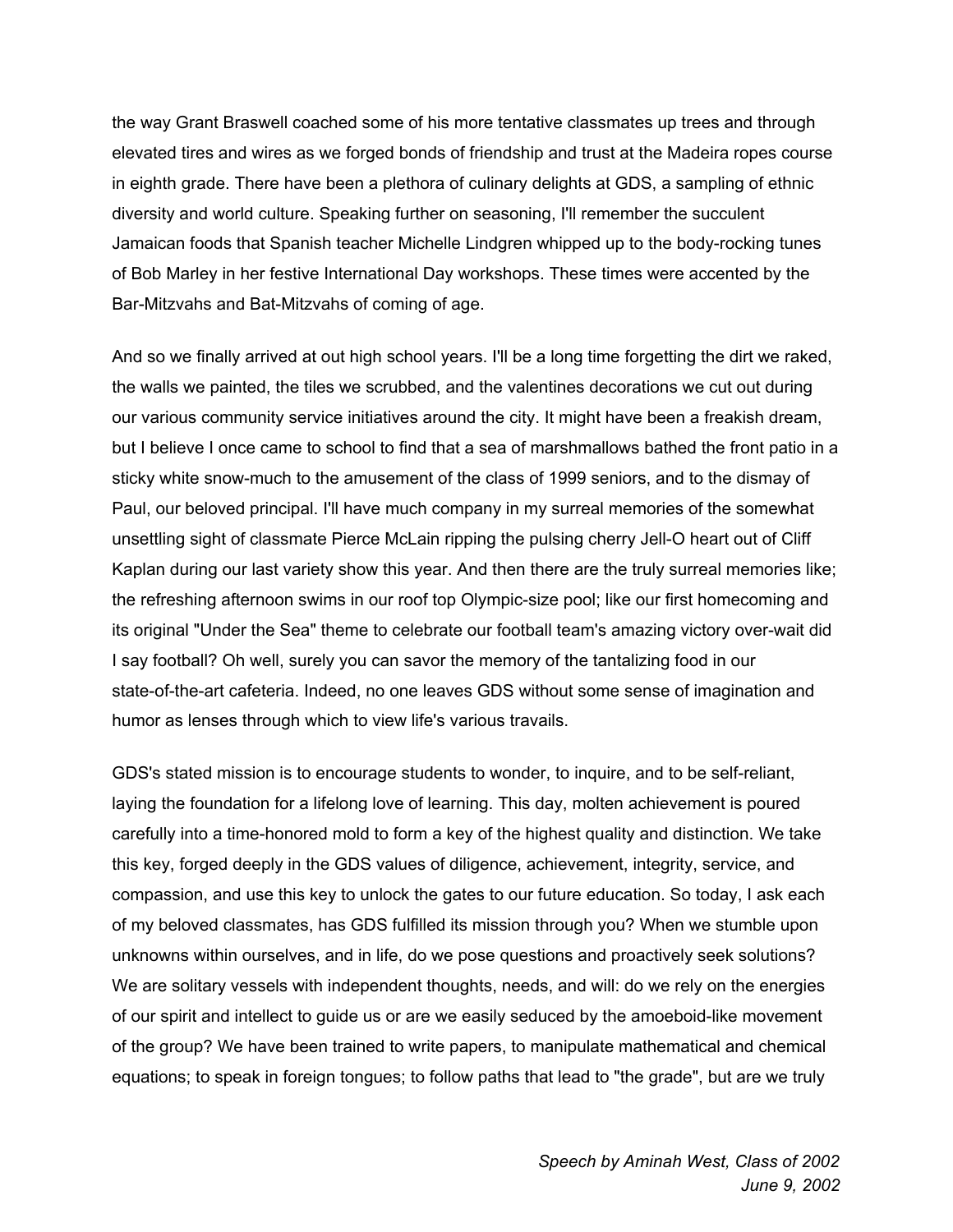educated? Are we brave enough to follow paths best suited for our personal growth and development even if those paths are less tread by those around us? The training we receive is measured by what we qualify to do after we train, while our education will be measured by what we actually do in word or deed. Education is a living, growing entity; it's what's left after the training is past. I challenge each and every one of you sitting here today to distill meaning and value from your training and experiences, and actually put it into practice. Remember: service, such as that rendered by Sonija, Jessica, and other classmates, teaching youth to read and think, is the mark of an educated person. The housing and construction services provided by schoolmates Nick DeCell and Richard Minkoff demonstrate true degrees of refinement and learning.

I challenge you to broaden your horizons and clarify your definitions, to reach beyond the clichés, soundbites, and stereotypes. When you venture into communities outside of GDS where you have greater freedom to self select your friends and acquaintances, seek companionship with those who are different from you and who will further enrich your point of view and way of life. For example, mix some Oshun, Obatala, and Salsa into your life. I accept this kind of challenge whole-heartedly.

As I confessed at the start of my address, I have no specific recipes for success, no magical formulas to follow or to synthesize, but I grant you this: each and every one of us, from classmates Alia Akhtar to David Zax, is a success story in the making. We are all intelligent, talented, and accomplished in some manner. I'm sure our success will include comfort, wealth, and recognition, but it will be defined more so by the mechanisms of its creation. By our character and carriage, by the way we treat those around us, by our clarity and indeed, by our happiness. We all co-other a book of life. In the Holy Qur'an, in surah Al-Isra, "Journey by Night", (chapter seventeen, verse thirteen), a sign is revealed: "And we have fastened every man's deeds to his neck, and on the day of resurrection, we shall bring out a book for him which he shall find wide open." So let us not tread lightly or blindly on the paths of passion and morality. Let the brightest stars be our guiding lights. Let our greatest fears inform our strongest ambitions. Let's seek balance, seek love, and seek to give back to the people and places from which we sprung.

In the words of a favorite poet, my little brother Tariq: